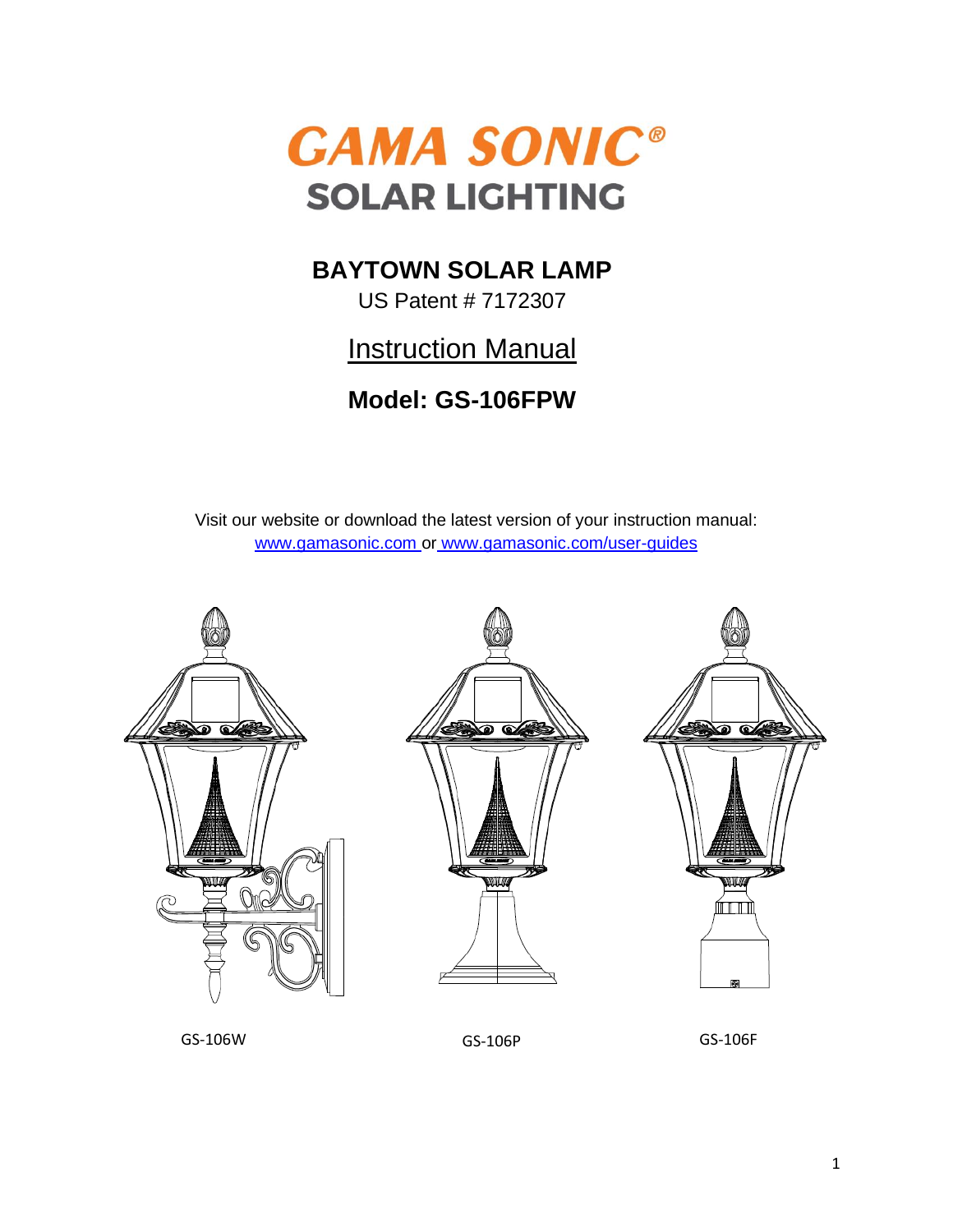## **Introduction**

Thank you for your purchase. **GAMA SONIC®** solar charged accent lighting eliminates the problems associated with most solar lighting available today. **GAMA SONIC®** solar charged lights are brighter and last all night with a typical solar charge. Unique design, superior light output and numerous installation options confirm the outstanding value of our product.

**GAMA SONIC®** has been recognized as a worldwide leader in the lighting industry for over 20 years. The company also offers unique multi-purpose rechargeable products that range from party lights to emergency lighting products.

For technical assistance and more information call our Toll Free number:

1-800-835-4113 (only within the US) or visit our website at: [www.gamasonic.com.](http://www.gamasonic.com/)

Please read the instruction manual carefully to obtain the best results from your purchase.

Tools that are needed but not supplied with the solar post lamps are: a screw driver, power drill.

### **Solar Lamp Location:**

For optimum light duration throughout the night, it is very important to place your solar lamp in a spot where it will receive the maximum amount of direct sunlight throughout the day.

**NOTE:** For best results, the solar lamp must be charged for two sunny days in the ON position.

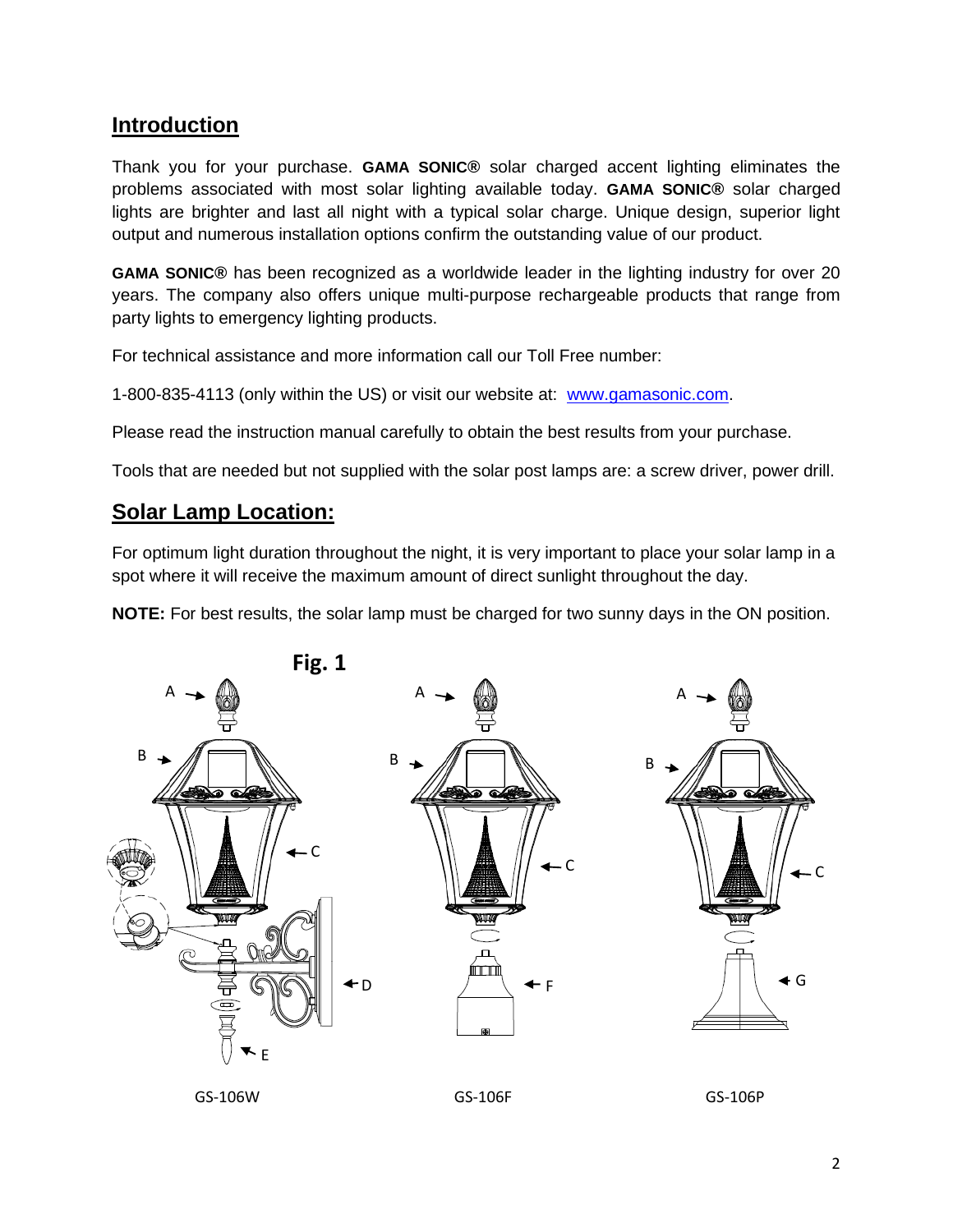## **Operation Instructions**

- 1. Remove the Top part (B) from Body part (C) by unscrewing the 2 screw caps. Turn the operation switch (Fig. 2) to either Bright white or warm white position according your preferences. The Solar Lamp will automatically operate dusk to dawn.
- 2. Reattach the Top part (B) to the Body part (C) and secure with the 2 screw caps.



## **Installation Instructions**

1. Install finial by screwing part (A) on the Top part (B) (Fig. 1).

#### GS-106P

- 1. Screw in part G into part C as shown in Fig. 1.
- 2. Use a drill to make two holes in the desired surface,
- 3. Place the white screw anchors into the drill holes, place the lamp in line with the holes and screw down with the provided screws.

**Note:** There are specific types of screws for specific surfaces. If unsure of the appropriate type of screw to use on your desired surface please consult a professional.

#### GS-106W

#### **NOTE: For best results locate your solar lamp facing the south.**

- 1. Screw part E into part D as shown in Fig. 1.
- 2. Screw part C (full lamp) into part D.
- 3. Remove the silver back bracket by removing the 2 screw caps on the front face of the wall mount.
- 4. Screw the silver bracket onto the desired surface.
- 5. Place lamp onto bracket and replace 2 wall mount screw caps.

#### GS-106F

#### **NOTE: If you are replacing an existing gas/electric post light, you must consult a certified technician to cancel them before installation.**

- 1. Screw part F into part C as shown in Fig. 1.
- 2. Position Part (F) on top of the existing 3" post and tighten it using the screws provided.